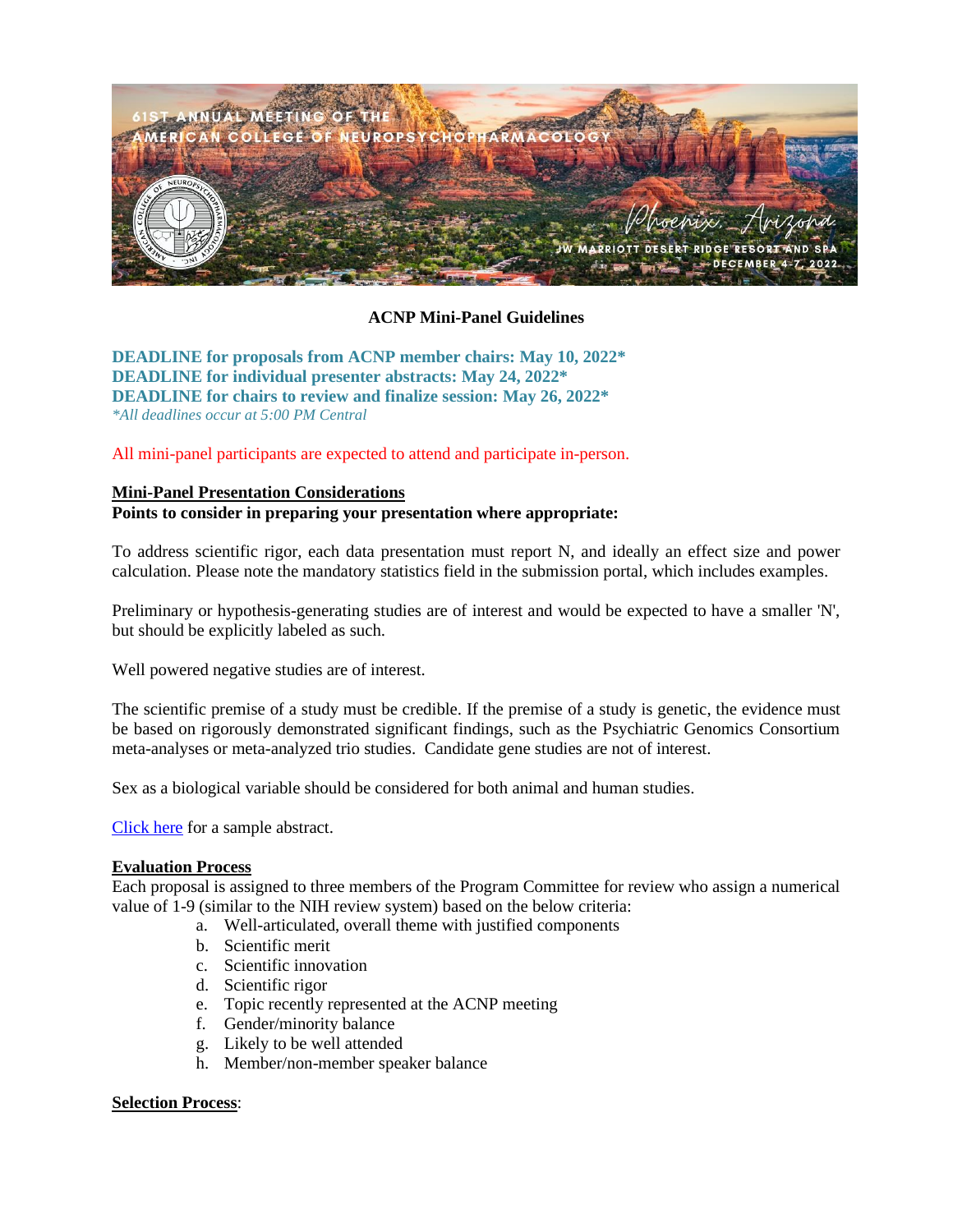Based on the reviewer scores, proposals are grouped into an "accept" category (around the top third of submitted proposals, typically ranked consistently in the 1-2 range across the three reviewers), a "discuss" category", and a "reject" category (around the bottom third of proposals receiving consistently less strong scores). Each of the proposals in the "discuss" category, typically comprising ~40% of all submitted proposals, is discussed during a day-long Program Committee meeting held in July; structured discussions led by the three original reviewers follow a system modeled after NIH study sections that allows the entire committee to contribute and vote on each of the proposals in this category. Committee members are also given the chance to pull out proposals from the "reject" category for discussion and vote by the whole committee.

## **Mini-Panel Guidelines**

- ❖ A mini-panel is a moderately formal 75-minute session that includes 1 chair and 3 presenters. A co-chair is optional.
- ❖ Each of the 3 presentations lasts 25 minutes which allows for a 20-minute presentation and 5 minute discussion period. Time limits will be strictly enforced since two mini-panels will be conducted within the time-frame of a single regular panel.
- ❖ **All mini-panel participants are expected to attend and participate in-person.**
- ❖ Mini-Panel sessions will be scheduled with the assumption that **all speakers agree to be available on all days** of the Annual Meeting. All participants will attest a statement to this effect at the time of submission on the submission site. *Special requests to present on a particular day of the week will not be permitted*. Mini-panels will be scheduled by the Program Committee to provide balance on themes throughout the meeting. Chairs of proposed sessions should verify that their participants will be available during the time following the acceptance of the mini-panel prior to the meeting and at all times throughout the meeting.
- ❖ Mini-Panel proposals **must be chaired** by an ACNP member, to include all categories of membership (Associate Member, Member, Fellow, Emeritus).
- ❖ Mini-Panel participants must be from various institutions, so the meeting attendees get the benefit of cross-institutional collaboration. A strong justification is required for proposals in which all participants are from the same institution.
- $\bullet$  Mini-Panel participants should include women, underrepresented minority (including LGBTQ+) and/or early career scientists/clinicians. A strong justification is required for proposals in which participant diversity is not included.
- ❖ An individual **cannot** be listed as a presenter on more than **1 submitted proposal** (mini-panel and/or panel) per year and cannot be listed for more than **2** total roles (chair, co-chair or presenter). This maximum does not include participation in study groups. It is incumbent on the individual to know their potential roles on submitted mini-panels and panels. If an individual is listed on more than 2 total roles at the time of the submission deadline, the panels will not be reviewed. ACNP staff will not be responsible for contacting individuals to clarify which panel they elect to participate on.
- ❖ Mini-Panel presenters must be willing to reveal the structure of a compound or gene discussed during their presentations.
- ❖ The College requires all clinical trials to be registered in a public registry prior to submission. For more information, please reference the [official statement.](https://acnp.org/wp-content/uploads/2017/10/REVISEDACNPClinicalTrialsStatement2013.pdf)